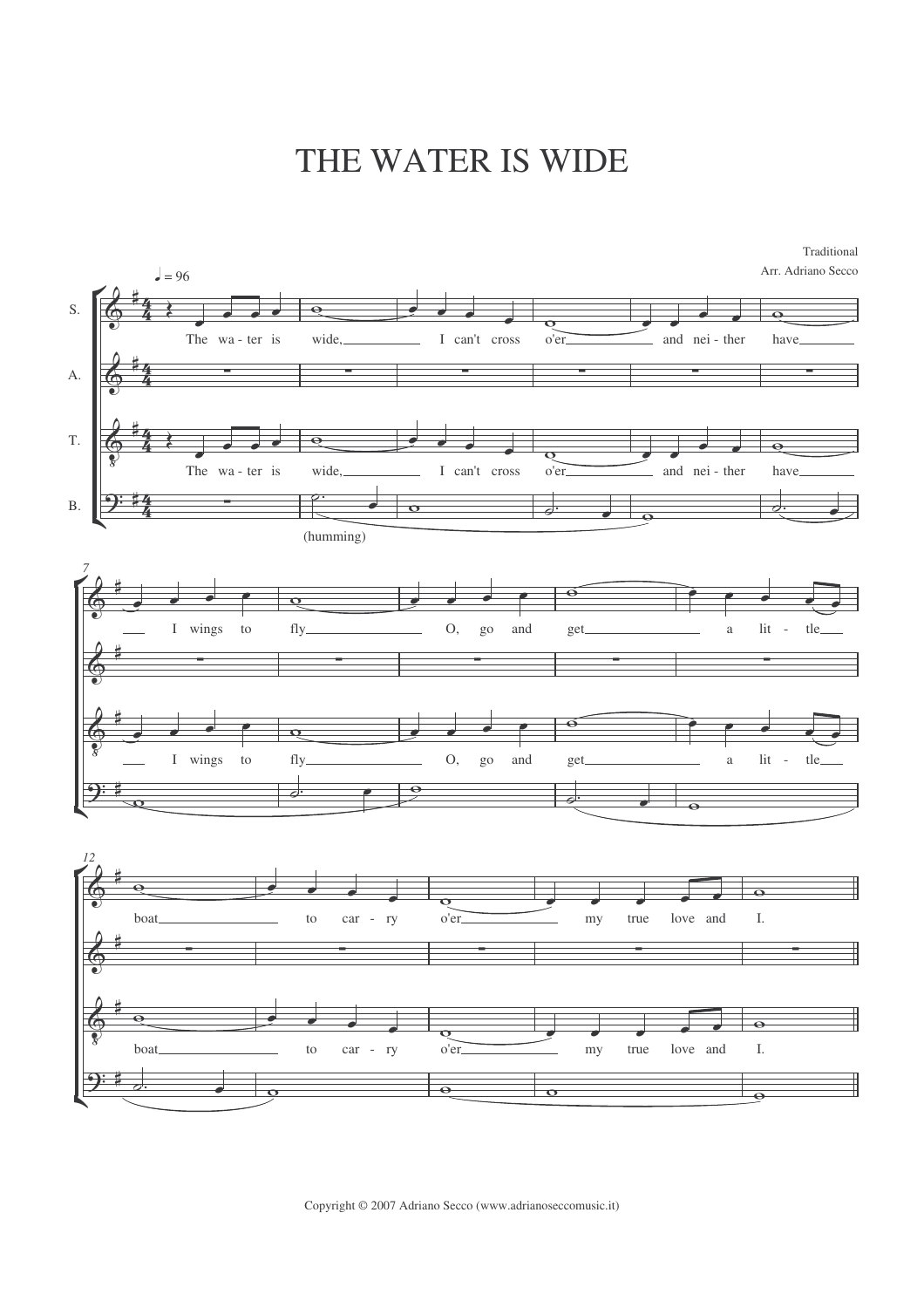

love prove false

me.

to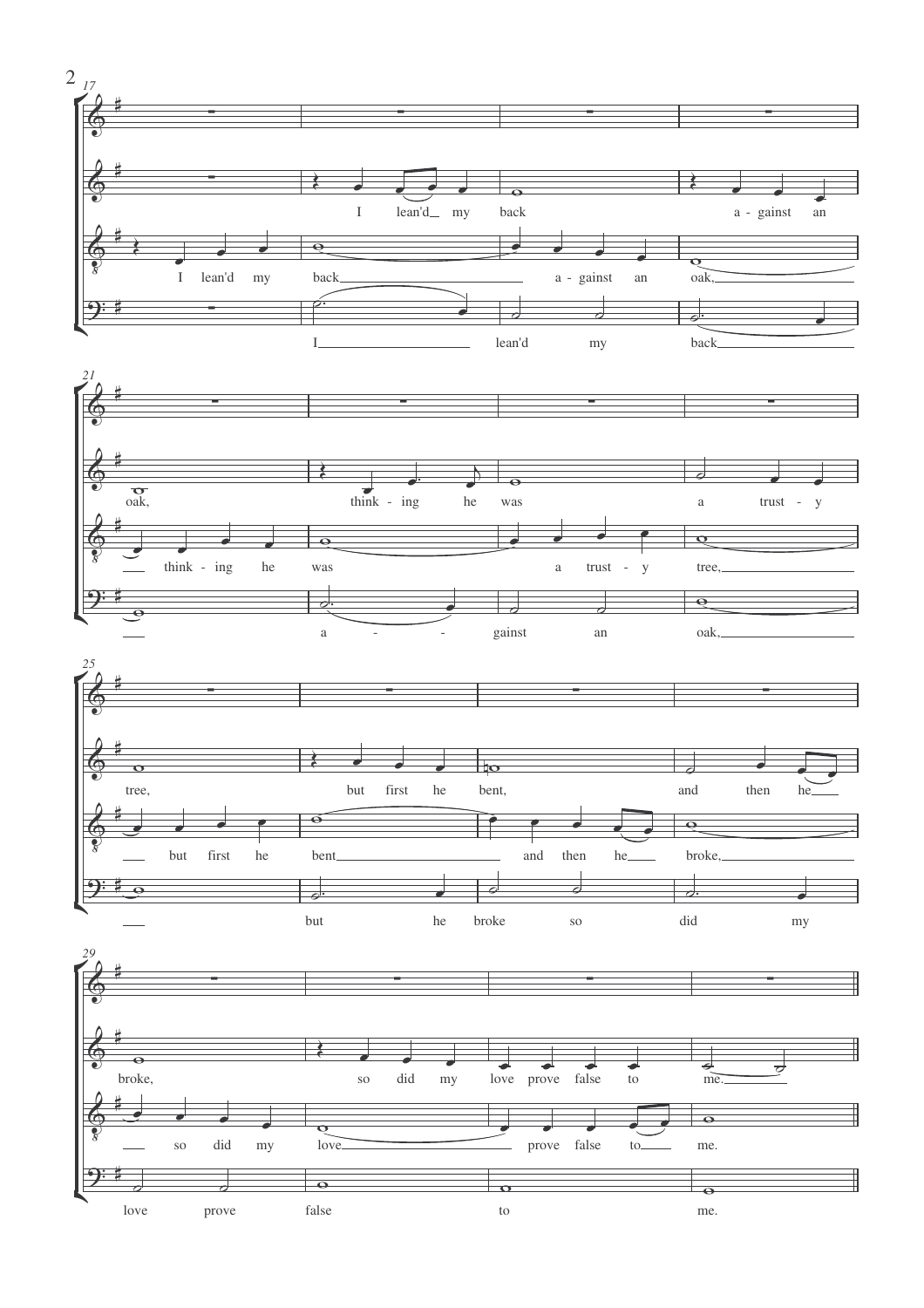